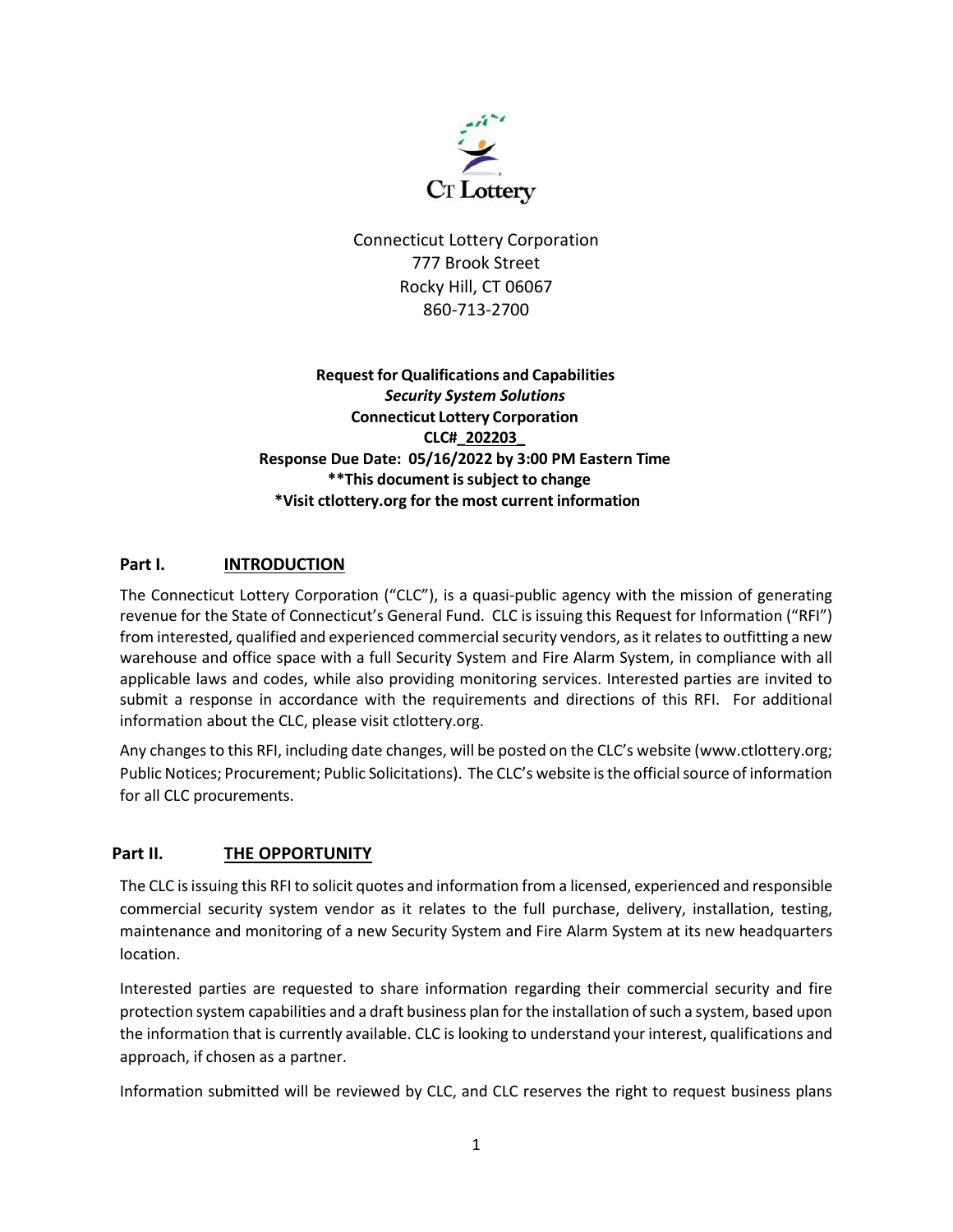and pricing from any service providers, until a preferred vendor is chosen and contract negotiations begin.

**Respondents are prohibited from making unsolicited contact with any CLC employee, member of the CLC Board of Directors, or State of Connecticut official concerning this RFI. A Respondent's failure to observe this restriction may result in its disqualification.**

## **Part III. SUBMISSION INSTRUCTIONS AND REQUIRMENTS**

## A. Submissions Instructions

Information submitted for declaring your qualifications for this potential opportunity must be received by the CLC no later than **3:00 PM Eastern Time, May 16, 2022**. All submissions must be in PDF format only and be clearly identified as *CT Lottery Corporation Security System Solutions*. The firm or company name submitting the response should be included in the submission. Please email all responses to Purchasing Officer, Suzanne Colley, at Suzanne. Colley@ctlottery.org and include any necessary links for downloading the documents. The CLC will confirm the successful completion of obtaining the informative documentation, and make contact as needed, should technical difficulties arise. All documents must be submitted at one time. Paper versions or digital copies on thumb drives may be provided in addition to email submissions. Any confidential or proprietary information should be clearly identified as such, at the time of submission.

### B. Response Questions

Inquiries and/or clarifications regarding the potential opportunity should be directed to Purchasing Officer, Suzanne Colley, at [Suzanne.Colley@ctlottery.org,](mailto:Suzanne.Colley@ctlottery.org) and shall be submitted no later **3:00 PM Eastern Time, May 10, 2022**.

#### C. Building Renderings

The CLC will provide a theoretical rendering of the building/space for prospective vendors to use in preparing the respective request. Renderings will be available for pick-up starting on Friday, May 6, 2022 at the CLC's Headquarters location (777 Brook Street, Rocky Hill, CT), by appointment only. Please contact the Purchasing Officer to schedule an appointment. Prospective vendors will be required to sign a non-disclosure agreement at the time of pick-up.

#### D. Pricing Increments

All requests shall include pricing metered at a ten thousand dollar (\$10,000) increment.

#### E. Additional Information Sought

CLC may request further information or clarification as it relates to the submitted information at any point in time. Prospective candidates shall provide expeditious attention to any follow up requests made by CLC. It is anticipated that final notifications will be provided to prospective vendors on or about May 20, 2022.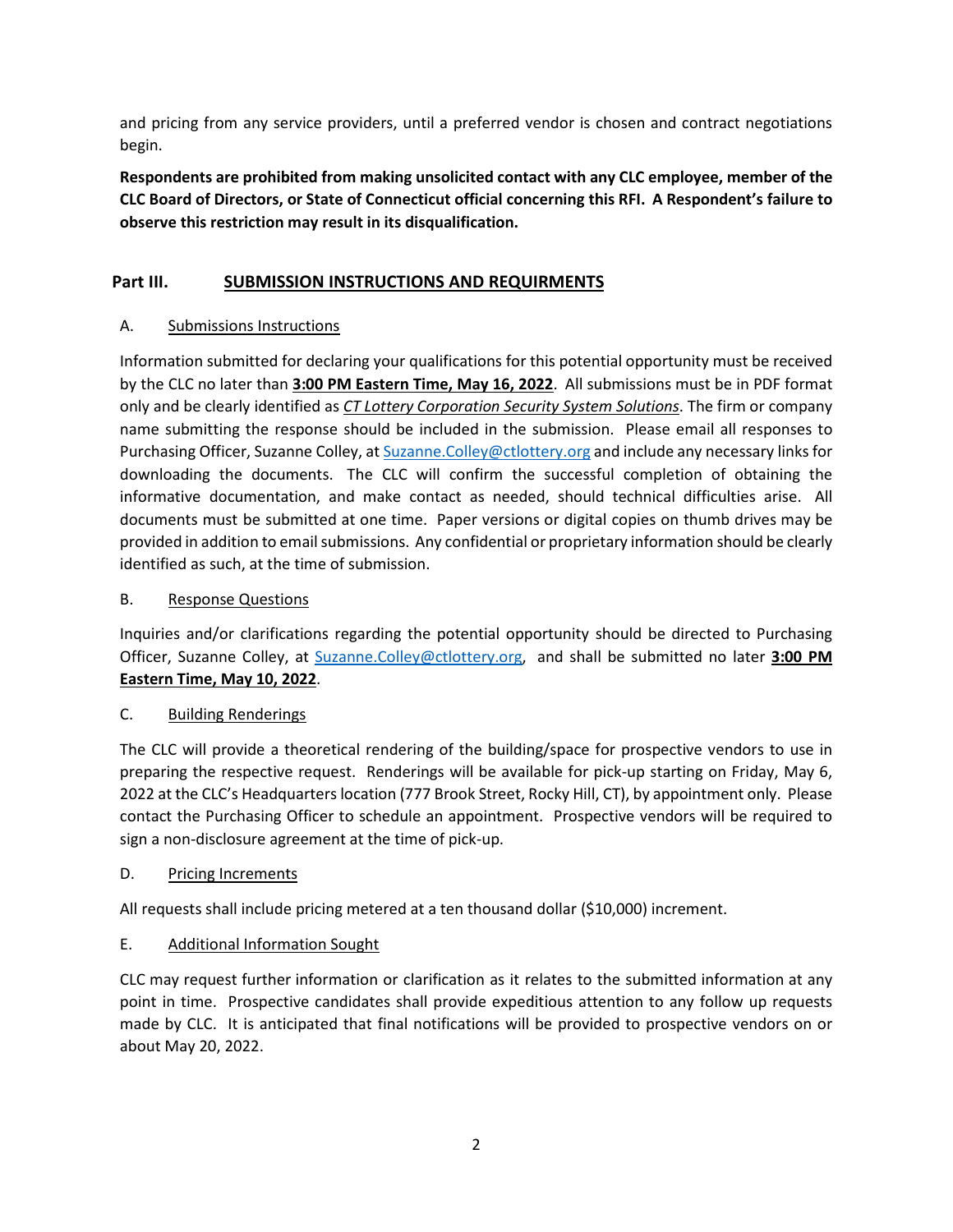#### **Tentative Timeline\***

| May 4, 2022                      | CLC issues qualifications request                                 |
|----------------------------------|-------------------------------------------------------------------|
| May 6, 2022                      | Theoretical rendering available for pick-up at CLC HQ; NDA signed |
|                                  | prior to pick-up of renderings **Appointment Required             |
| May 10, 2022 (3:00 pm ET)        | All questions and requests for clarification submitted to CLC for |
|                                  | review                                                            |
| May 12, 2022                     | CLC will provide response to clarification questions; Response    |
|                                  | posted on www.ctlottery.org                                       |
|                                  |                                                                   |
| May 16, 2022 (3:00pm ET)         | Final submissions due                                             |
| May 20, 2022                     | Review period ends; Preferred vendor selected                     |
| Immediately Upon Notification of | Begin Discussions with CLC team and architect as it relates to    |
| Award                            | security plan                                                     |

\*Timeline is subject to change at CLC's sole discretion; all interested parties will be notified of any timeline changes\*

The CLC may consider, in its best interest, any objective and subjective factors it deems relevant while reviewing responses, including but not limited to: a respondent's experience, reputation, capabilities, and available resources; its management, operational, and financial responsibility and stability; and the range of products and/or services it proposes to provide.

## **PART IV. EXPECTED DELIVERABLES**

#### A. Company/Firm Information

CLC requests information from your company/firm as it relates to your qualifications and experience with installing a full, commercial security system and fire protection platform, as well as your capabilities as it relates to a monitoring system.

#### Qualifications and Capabilities Content and Requirements

- 1. Company/Firm Qualifications:
	- a. Name, address and brief description of the company/firm
	- b. Total number of employees working with the company/firm
	- c. Resumes of key personnel to be assigned to project
	- d. Company/firm's proximity to the work area
	- e. Financial information that would allow request evaluators to ascertain financial stability of the company/firm
	- f. Disclosure of any litigation as it relates to the company/firm, principal or officer within the last five (5) years
	- g. Three (3) references from prior projects of this scope and complexity
	- h. Specialized or technical knowledge, expertise and/or experience with other similar or related work
	- i. Capability and capacity to meet tight deadlines
	- j. Availability to begin project immediately upon notification of award.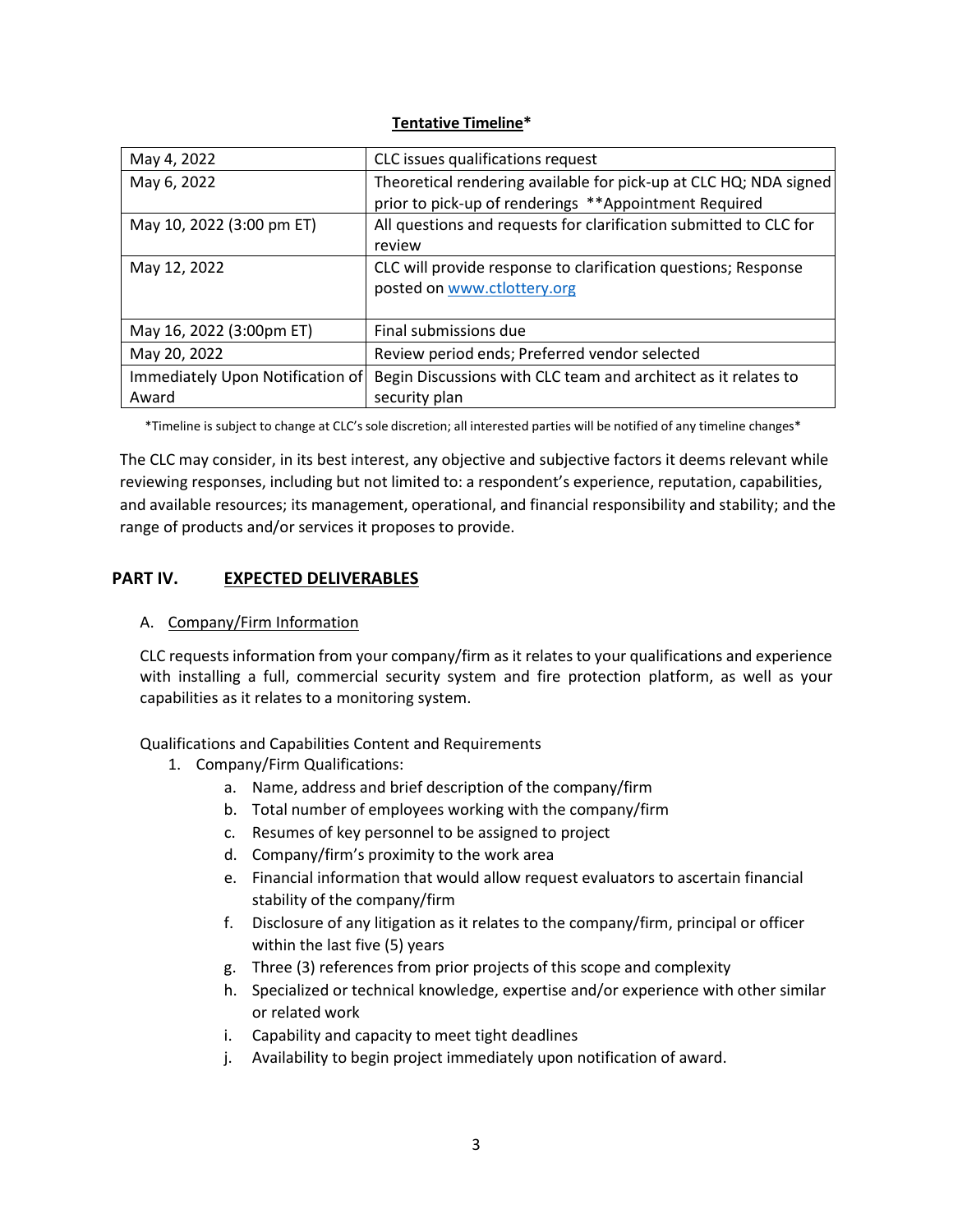## B. Components

CLC expects the Security Systems Solutions will need to include all of the following components. The outlined components are not all-inclusive. CLC may request more deliverables, and may adjust some of those listed below, as needed. Additional recommended deliverables are welcome and will be given full consideration.

- 1. A complete, integrated plan for all security components recommended for the facility. This will include access control, motion detectors, video surveillance, panic buttons, cameras and a security management system
- 2. A fire panel installation that is integrated with the security system
- 3. Appropriate monitoring contracts associated with systems
- 4. Ability to consult with CLC; Recommend, design, build, acquire, install and maintain complete systems
- 5. Dedicated resources engaged on installation as well as ongoing maintenance of system to ensure deep understanding of CLC's final configuration
- 6. History and commitment as it relates to forming a long-term partnership with clients and willingness to do so with CLC
- 7. History and commitment as it relates to quality of work, problem solving, timeliness and cost control
- 8. History and commitment as it relates to urgency and responsiveness when issues arise

## C. Forms

The Campaign Contribution Certification Procurement Form, available via the below link, must be executed and submitted with Respondent's documentation. The Campaign Contribution Certification form (OPM Form 1) can be found at: [Form 1 PDF \(ct.gov\)](https://portal.ct.gov/-/media/OPM/Fin-General/OPM-Form1-CampaignContributionCertification-8-18-Final.pdf)

## **PART V. SPECIAL PROVISIONS**

In addition to the terms in this RFI and other negotiated commercial terms, any contract between the CLC and a Security System Solutions vendor will include, without limitation, the following draft special provisions. The final contract offer of the CLC may contain additional provisions or provisions worded differently from those set forth below.

## A. DCP Licensing Requirements

Due to the sensitive nature of the contract, the successful vendor and their respective key persons may be separately licensed by the Department of Consumer Protection ("DCP") in accordance with Connecticut General Statutes §12-815a. The successful vendor is responsible for all application fees and costs associated with obtaining and maintaining such licenses. The CLC or the DCP may at any time extend licensing requirements to include other CLC-pre-approved individuals and entities that the successful vendor assigns to perform contract activities or otherwise for the benefit of the CLC.

## B. Nondiscrimination Affirmation

Pursuant to the requirements of C.G.S. §§ 4a-60 and 4a-60a, the Security System Solutions vendor agrees not to discriminate against any person on the basis of race, color, religious creed, age, marital status, national origin, ancestry, sex, gender identity or expression, sexual orientation, intellectual disability, mental disability or physical disability, including, but not limited to, blindness, unless it is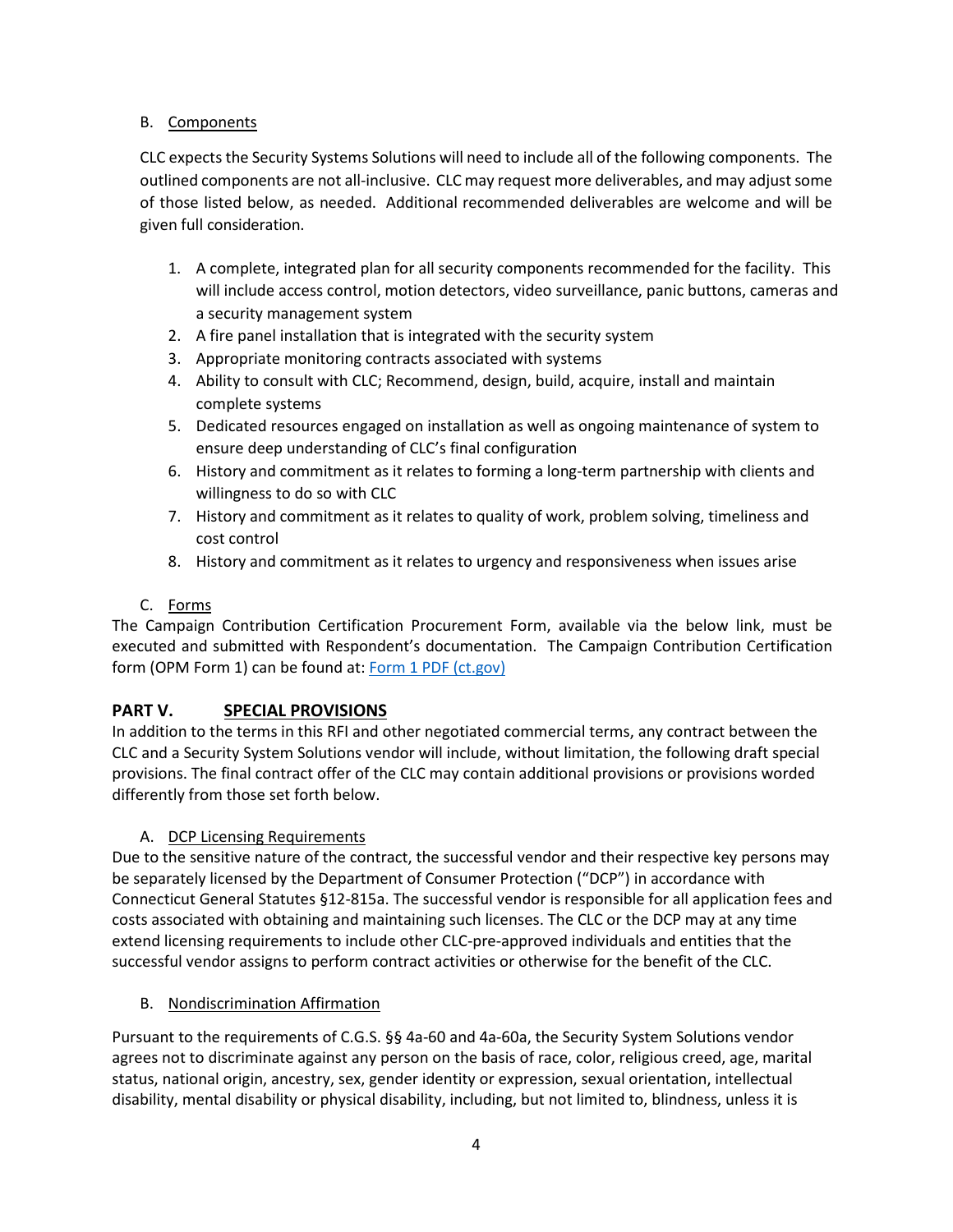shown by such party that such disability prevents performance of the work involved. The Security System Solutions vendor agrees to comply with all applicable federal and state of Connecticut nondiscrimination and affirmative action laws, including, but not limited to, C.G.S. §§ 4a-60 and 4a-60a. The Security System Solutions vendor understands the obligations of C.G.S. §§ 4a-60 and 4a-60a and will maintain a policy for the duration of the contract to assure that the contract will be performed in compliance with the nondiscrimination requirements of C.G.S. §§ 4a-60(a) and 4a-60a(a).

# C. Gifts

As used in this paragraph, the following terms have the meaning set forth below: 1. "Applicable Public Official or State Employee" means any public official or state employee described in C.G.S. §4- 252(c)(1)(i) or (ii); 2. "Gift" has the same meaning given that term in C.G.S. § 4-250(1); 3. "Principals or Key Personnel" means and refers to those principals and key personnel of the Successful Proposer, and its or their agents, as described in C.G.S.  $\S$ § 4-250(5) and 4-252(c)(1)(B) and (C). Pursuant to the requirements of C.G.S. § 4-252, the CLC represents that its selection of Security System Solutions vendor was not the result of collusion, the giving of a Gift or the promise of a Gift, compensation, fraud or inappropriate influence from any person. Pursuant to the requirements of C.G.S. § 4-252, the Security System Solutions vendor, for itself and on behalf of all of its Principals and Key Personnel, represents that: (1) no Gifts were made by (A) the Security System Solutions vendor, (B) any Principals and Key Personnel of the Security System Solutions vendor who participate substantially in preparing bids, requests or negotiating state contracts, or (C) any agent of the Successful Proposer or any of the Security System Solutions vendor's Principals or Key Personnel who participate substantially in preparing bids, requests or negotiating state contracts, to (i) any public official or employee of CLC who participates substantially in the preparation of bid solicitations or requests for requests for state contracts or the negotiation or award of state contracts, or (ii) any public official or state employee of any other state agency, who has supervisory or appointing authority over CLC; (2) no Principals or Key Personnel of the Security System Solutions vendor, or its or their agents, know of any action by the Security System Solutions vendor to circumvent such prohibition on Gifts by providing for any other Principals, Key Personnel, officials, or employees of the Security System Solutions vendor to make a Gift to any Applicable Public Official or State Employee; and, (3) the Security System Solutions vendor made the bid or request for the contract without fraud or collusion with any person.

## D. Campaign Contributions

Pursuant to the requirements of C.G.S. § 9-612, the Security System Solutions vendor represents that its chief executive officer or authorized signatory of the contract has received the State Elections Enforcement Commission's notice advising state contractors of state campaign contribution and solicitation prohibitions.\* \*SEEC Form 11 - Available at:

<http://www.ct.gov/dpw/lib/dpw/form11seec.pdf> and on the CLC's website, Procurement, Forms.

E. Affirmation of Receipt of Summary of Ethics Laws

Pursuant to the requirements of C.G.S. § 1-101qq, the summary of State ethics laws developed by the Office of State Ethics pursuant C.G.S. § 1-81b and provided to the Contractor is incorporated by reference into and made a part of the Contract as if the summary had been fully set forth in the Contract [\(https://portal.ct.gov/-](https://portal.ct.gov/-/media/Ethics/Guides/2019/ContractorsGuidetotheCodeofEthicsRevJan2019pdf.pdf)

[/media/Ethics/Guides/2019/ContractorsGuidetotheCodeofEthicsRevJan2019pdf.pdf\)](https://portal.ct.gov/-/media/Ethics/Guides/2019/ContractorsGuidetotheCodeofEthicsRevJan2019pdf.pdf). Contractor represents that it's authorized signatory of the Contract and all Key Persons have read and understood the summary and agree to comply with the provisions of state ethics laws.